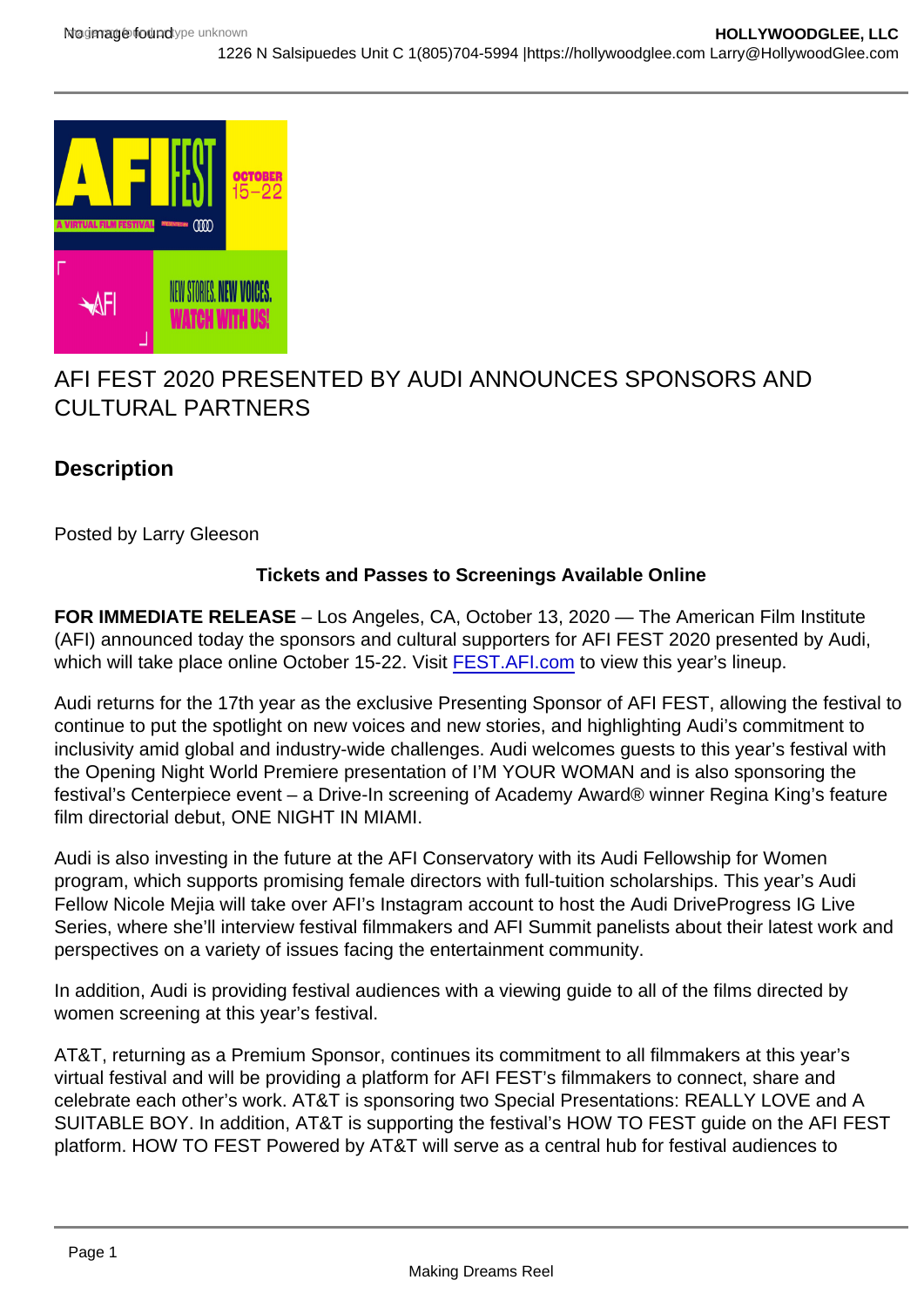navigate the film festival and learn more about this year's films and filmmakers with film highlights, filmmaker clips, and additional content.

AT&T is inviting AFI FEST filmmakers and industry insiders to a Virtual Equality Lounge – a series of conversations hosted by The Female Quotient. The series will explore the most pressing topics of today through an equality lens. Industry leaders and influencers will be joined by rising stars and diverse talent in film and television.

Apple Original Films returns as a Premium Sponsor of the festival for the second year.

Festival sponsors include Netflix and Amazon Studios.

Sustaining sponsors include ESPN Films, with director Bao Nguyen from the ESPN film BE WATER joining the DOC Roundtable and The National Endowment for the Arts supporting the Cinema's Legacy section.

Festival underwriters, whose generous philanthropy supports the festival and the limitless power of the moving image, include Anne Dougherty and David Dobrikin, Mike Gonzalez, K Period Media, Joseph Kaufman and John Wendell and Mark Okun.

Los Angeles Times is the Primary Media Partner. Wall Street Journal, Meet the Press, Variety, Deadline and Entertainment Weekly are the Official Media Partners. LA Weekly, KCRW, The Wrap, LAist + KPCC, IndieWire, IDA and LA Confidential are the Affiliate Media Partners. The Hollywood Reporter is the Media Partner of the Indie Contenders Roundtable, Meet the Press is the Media Partner of THE REAGANS, WHIRLYBIRD and the Meet the Press Film Festival. Variety is the Media Partner of the AFI Conservatory Showcase.

This year's cultural sponsors include the Farhang Foundation and SAGindie. The festival's cultural partners include the Consulate General of Switzerland, the Consulate General of France, European Languages and Movies in America (ELMA), Istituto Italiano di Cultura (IIC), Luce Cinecittà and the Polish Film Institute.

### AS PREVIOUSLY ANNOUNCED

AFI FEST 2020 will take place online October 15-22, 2020, and will open with the World Premiere of I'M YOUR WOMAN (DIR Julia Hart) and close with the World Premiere of MY PSYCHEDELIC LOVE STORY (DIR Errol Morris). The complete program includes 125 titles (55 features, 3 episodic, 33 shorts, 19 Meet the Press Film Festival at AFI FEST shorts and 15 AFI Conservatory Showcase shorts) of which 53% are directed by women, 39% are directed by BIPOC and 17% are directed by LBGTQ+. This year's program represents 35 countries and includes 7 World Premieres. The total film breakdown by section is: Special Presentations (8), Centerpiece Drive-in (1), Tributes (4), World Cinema (16) New Auteurs (14), Documentary (15), Cinema's Legacy (4), Short Films (33), Meet the Press Film Festival at AFI FEST (19) and AFI Conservatory Showcase (15).

The full line-up can be found [here.](https://www.afi.com/news/tag/afi-fest/) Passes and tickets are now available at FEST.AFI.com.

#### About the American Film Institute (AFI)

Established in 1967, the American Film Institute is the nation's non-profit organization dedicated to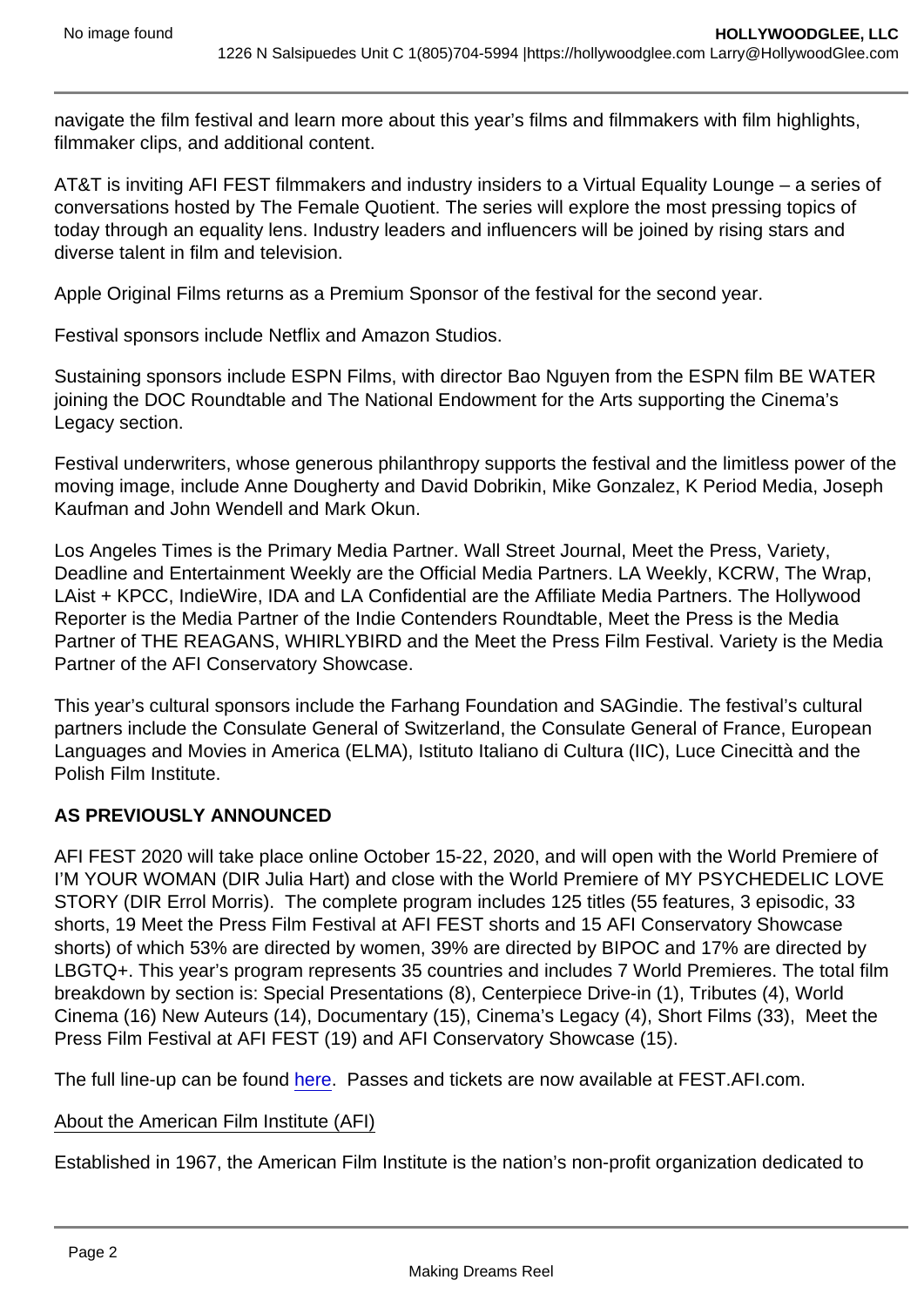educating and inspiring artists and audiences through initiatives that champion the past, present and future of the moving image. AFI's pioneering programs include filmmaker training at the AFI Conservatory; year-round exhibition at the AFI Silver Theatre and Cultural Center and at AFI Festivals across the nation; workshops aimed at increasing diversity in the storytelling community; honoring today's masters through the AFI Life Achievement Award and AFI AWARDS; and scholarly efforts such as the AFI Catalog of Feature Films that uphold film history for future generations. Read about all of these programs and more at AFI.com and follow us on social media at

[Facebook.com/AmericanFilmInstitute](https://www.facebook.com/AmericanFilmInstitute), [youtube.com/AFI,](https://www.youtube.com/afi) [twitter.com/American Film](https://twitter.com/americanfilm) and [Instagram.com/AmericanFilmInstitute](https://www.instagram.com/AmericanFilmInstitute/).

### About AFI FEST presented by Audi

Now in its 34th year, AFI FEST presented by Audi is a world-class event, showcasing the best films from across the globe. With an innovative slate of programming, the eight-day festival historically presents screenings, panels and conversations, featuring both master filmmakers and new voices to enthusiastic audiences in Los Angeles. This year's edition takes place online October 15-22, 2020, and is a diverse program of cinematic excellence that drives progress in filmmaking and film viewing. The festival includes Special Presentations consisting of appointment viewings of high-profile films with live virtual Q&As featuring the films' cast and crew and a robust lineup of fiction and nonfiction features and shorts presented in established AFI FEST sections. Additional information

about AFI FEST is available at [FEST.AFI.com](https://fest.afi.com/). Connect with AFI FEST at [Facebook.com/AFIFEST](https://www.facebook.com/AFIFEST), [Twitter.com/AFIFEST,](https://twitter.com/AFIFEST) [Instagram/AmericanFilmInstitute](https://www.instagram.com/americanfilminstitute/) and [YouTube.com/AFI.](https://www.youtube.com/afi)

### About Audi of America

Audi of America, Inc. and its U.S. dealers offer a full line of German-engineered luxury vehicles. AUDI AG is among the most successful luxury automotive brands, delivering about 1.845 million vehicles globally in 2019. In the U.S., Audi of America sold just over 224,000 vehicles in 2019 and launched the brand's first fully electric vehicle, the Audi e-tron – one of four fully electric models coming to the U.S. market in the next two years. Globally, the brand aims to be CO2 neutral by 2050. Visit [audiusa.com](https://www.audiusa.com/) or [media.audiusa.com](https://media.audiusa.com/) for more information regarding Audi vehicles and business topics.